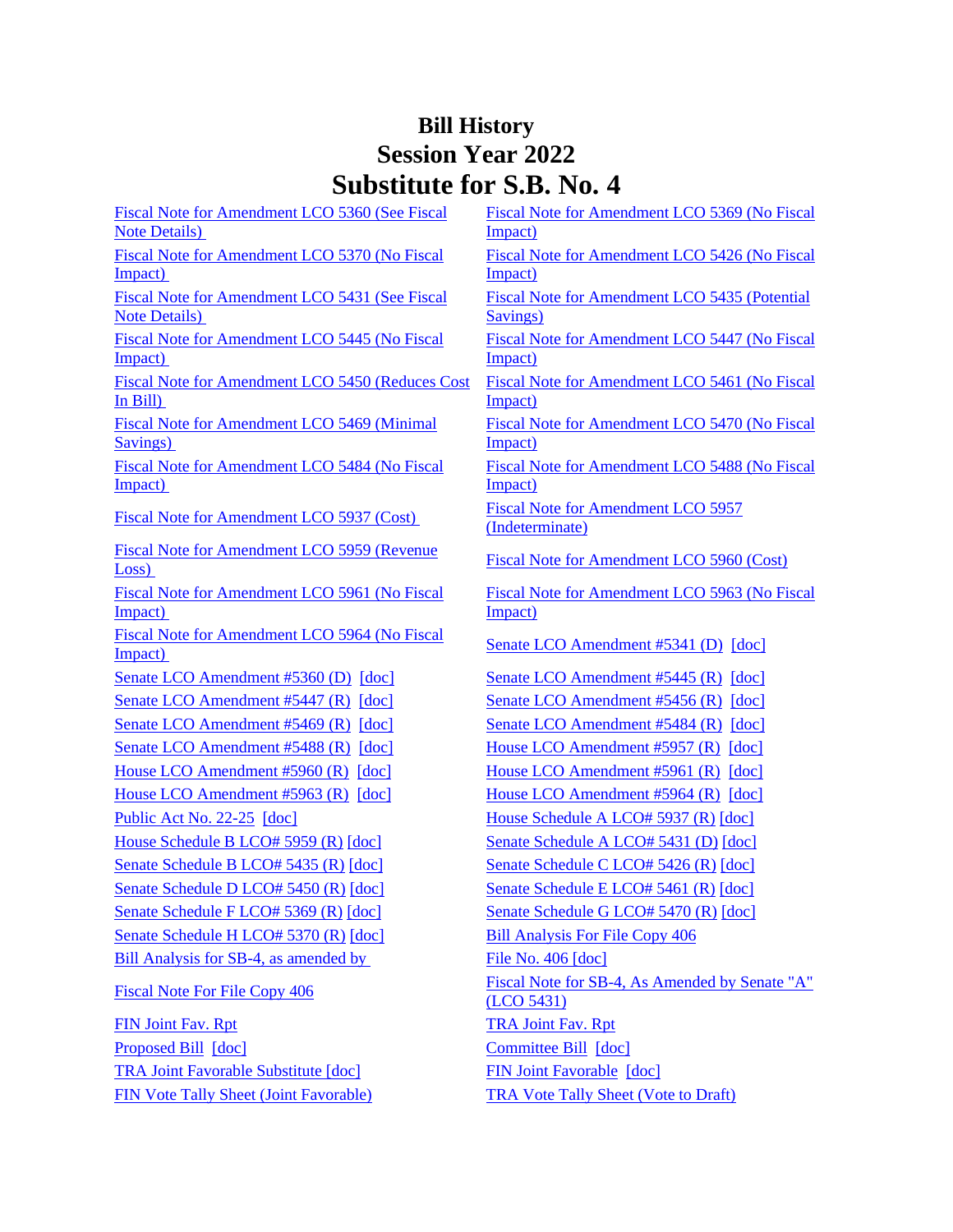[TRA Vote Tally Sheet \(Joint Favorable Substitute\)](/2022/TS/S/PDF/2022SB-00004-R00TRA-CV8-TS.PDF) [House Roll Call Vote 153 HOUSE AMD A](/2022/VOTE/H/PDF/2022HV-00153-R00SB00004-HV.PDF) [House Roll Call Vote](/2022/VOTE/H/PDF/2022HV-00154-R00SB00004-HV.PDF) 154 HOUSE AMD B [House Roll Call Vote 155 AS AMENDED](/2022/VOTE/H/PDF/2022HV-00155-R00SB00004-HV.PDF)  [Senate Roll Call Vote 172](/2022/VOTE/S/PDF/2022SV-00172-R00SB00004-SV.PDF) Senate Roll Call Vote 173 [Senate Roll Call Vote 174](/2022/VOTE/S/PDF/2022SV-00174-R00SB00004-SV.PDF) Senate Roll Call Vote 175 [Senate Roll Call Vote 176](/2022/VOTE/S/PDF/2022SV-00176-R00SB00004-SV.PDF) Senate Roll Call Vote 177 [Senate Roll Call Vote 178](/2022/VOTE/S/PDF/2022SV-00178-R00SB00004-SV.PDF) [Senate Roll Call Vote 179](/2022/VOTE/S/PDF/2022SV-00179-R00SB00004-SV.PDF)  [Senate Roll Call Vote 180](/2022/VOTE/S/PDF/2022SV-00180-R00SB00004-SV.PDF) 

**Introducer(s):** Transportation Committee

**Title:** AN ACT CONCERNING THE CONNECTICUT CLEAN AIR ACT.

**Statement of Purpose:** To reduce carbon emissions by expanding public and private utilization of electric vehicles in Connecticut to protect human health and the environment.

## **Bill History:**

02-09-2022 REFERRED TO JOINT COMMITTEE ON Transportation Committee 02-23-2022 VOTE TO DRAFT 03-03-2022 DRAFTED BY COMMITTEE 03-04-2022 REFERRED TO JOINT COMMITTEE ON Transportation Committee 03-07-2022 PUBLIC HEARING 03/11 03-24-2022 JOINT FAVORABLE SUBSTITUTE 03-25-2022 FILED WITH LEGISLATIVE COMMISSIONERS' OFFICE 04-04-2022 REFERRED TO OFFICE OF LEGISLATIVE RESEARCH AND OFFICE OF FISCAL ANALYSIS 04/11/22-12:00 PM 04-11-2022 REPORTED OUT OF LEGISLATIVE COMMISSIONERS' OFFICE 04-11-2022 FAVORABLE REPORT, TABLED FOR THE CALENDAR, SENATE 04-11-2022 SENATE CALENDAR NUMBER 278 04-11-2022 FILE NUMBER 406 04-13-2022 REFERRED BY SENATE TO COMMITTEE ON Finance, Revenue and Bonding Committee 04-20-2022 JOINT FAVORABLE 04-20-2022 FILED WITH LEGISLATIVE COMMISSIONERS' OFFICE 04-20-2022 REPORTED OUT OF LEGISLATIVE COMMISSIONERS' OFFICE 04-20-2022 NO NEW FILE BY COMMITTEE ON Finance, Revenue and Bonding Committee 04-20-2022 FAVORABLE REPORT, TABLED FOR THE CALENDAR, SENATE 04-26-2022 SENATE ADOPTED SENATE AMENDMENT SCHEDULE A:LCO-5431 04-26-2022 SENATE REJECTED SENATE AMENDMENT SCHEDULE B:LCO-5435 04-26-2022 SENATE REJECTED SENATE AMENDMENT SCHEDULE C:LCO-5426 04-26-2022 SENATE REJECTED SENATE AMENDMENT SCHEDULE D:LCO-5450 04-26-2022 SENATE REJECTED SENATE AMENDMENT SCHEDULE E:LCO-5461 04-26-2022 SENATE REJECTED SENATE AMENDMENT SCHEDULE F:LCO-5369 04-26-2022 SENATE REJECTED SENATE AMENDMENT SCHEDULE G:LCO-5470 04-26-2022 SENATE REJECTED SENATE AMENDMENT SCHEDULE H:LCO-5370 04-26-2022 SENATE PASSED AS AMENDED BY SENATE AMENDMENT SCHEDULE A 04-27-2022 FAVORABLE REPORT, TABLED FOR THE CALENDAR, HOUSE 04-27-2022 HOUSE CALENDAR NUMBER 486 04-29-2022 RULES SUSPENDED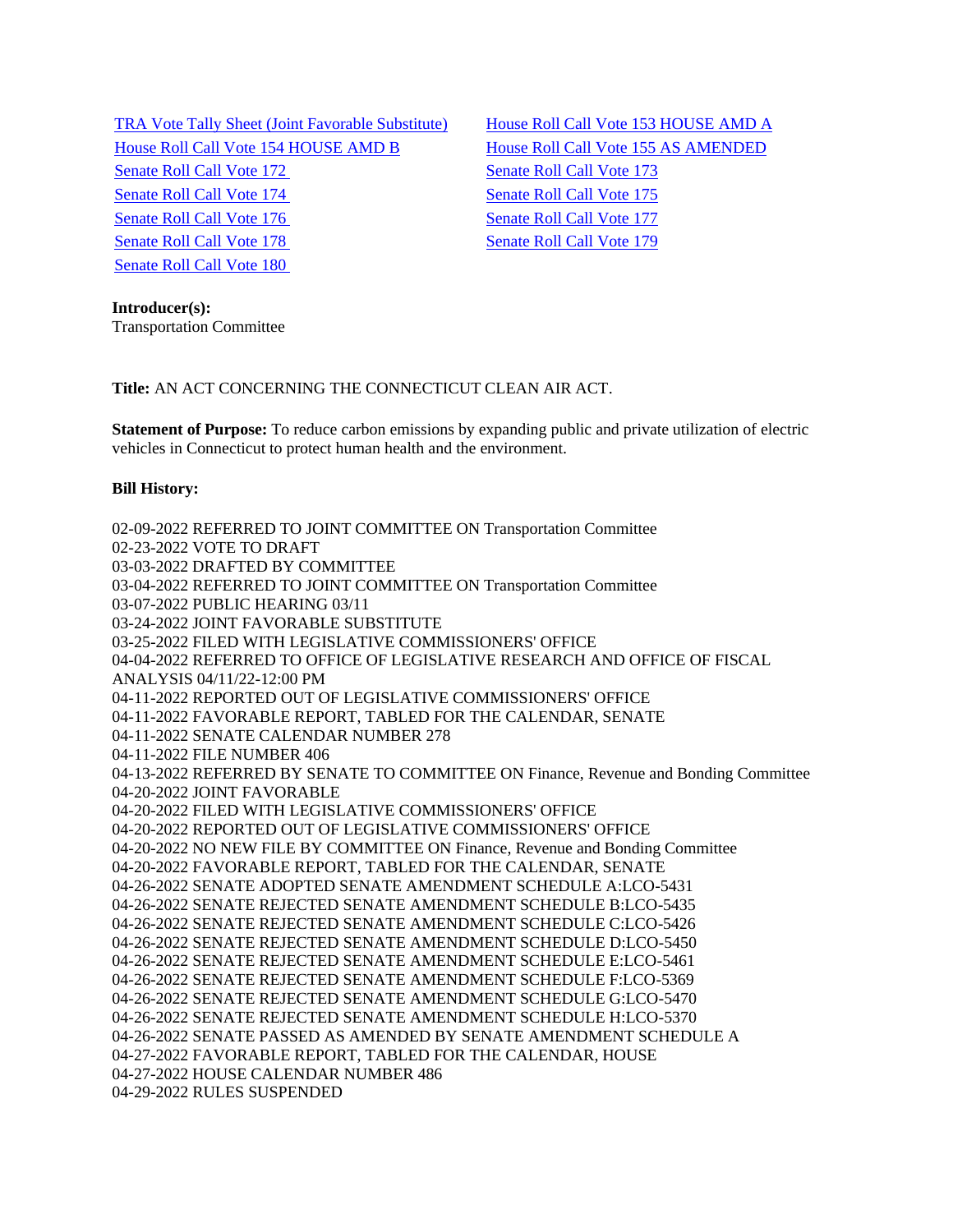04-29-2022 HOUSE ADOPTED SENATE AMENDMENT SCHEDULE A 04-29-2022 HOUSE REJECTED HOUSE AMENDMENT SCHEDULE A:LCO-5937 04-29-2022 HOUSE REJECTED HOUSE AMENDMENT SCHEDULE B:LCO-5959 04-29-2022 HOUSE PASSED AS AMENDED BY SENATE AMENDMENT SCHEDULE A 04-29-2022 IN CONCURRENCE 05-04-2022 PUBLIC ACT 22-25 05-05-2022 TRANSMITTED TO THE SECRETARY OF STATE 05-05-2022 TRANSMITTED BY SECRETARY OF THE STATE TO GOVERNOR 05-10-2022 SIGNED BY THE GOVERNOR

## **Co-sponsor(s):**

Sen. Martin M. Looney, 11th Dist. Sen. Bob Duff, 25th Dist. Sen. Saud Anwar, 3rd Dist. Sen. Jorge Cabrera, 17th Dist. Sen. Steve Cassano, 4th Dist. Sen. Christine Cohen, 12th Dist. Sen. Mary Daugherty Abrams, 13th Dist. Sen. Mae Flexer, 29th Dist. Sen. John W. Fonfara, 1st Dist. Sen. Will Haskell, 26th Dist. Sen. Julie Kushner, 24th Dist. Sen. Matthew L. Lesser, 9th Dist. Sen. Rick Lopes, 6th Dist. Sen. Patricia Billie Miller, 27th Dist. Sen. Marilyn V. Moore, 22nd Dist. Sen. Derek Slap, 5th Dist. Sen. Gary A. Winfield, 10th Dist. Rep. Roland J. Lemar, 96th Dist. Rep. Brandon Chafee, 33rd Dist. Rep. Cristin McCarthy Vahey, 133rd Dist. Rep. Joseph P. Gresko, 121st Dist. Rep. David Michel, 146th Dist. Rep. Michael A. Winkler, 56th Dist. Rep. Aimee Berger-Girvalo, 111th Dist. Rep. Lucy Dathan, 142nd Dist. Rep. Stephanie Thomas, 143rd Dist. Rep. Frank Smith, 118th Dist. Rep. Eleni Kavros DeGraw, 17th Dist. Rep. Corey P. Paris, 145th Dist. Rep. Emmanuel Sanchez, 24th Dist. Rep. Gary A. Turco, 27th Dist. Rep. Amy Morrin Bello, 28th Dist. Rep. Christine Goupil, 35th Dist. Rep. Josh Elliott, 88th Dist. Rep. Anne M. Hughes, 135th Dist. Rep. John K. Hampton, 16th Dist. Rep. Kevin Ryan, 139th Dist. Rep. Gregory Haddad, 54th Dist. Rep. Christine Conley, 40th Dist. Rep. Jennifer Leeper, 132nd Dist. Rep. Kate Farrar, 20th Dist. Rep. Maria P. Horn, 64th Dist. Rep. John-Michael Parker, 101st Dist. Rep. Brian T. Smith, 48th Dist. Rep. Antonio Felipe, 130th Dist. Rep. Mary Welander, 114th Dist. Rep. Jaime S. Foster, 57th Dist. Rep. Christine Palm, 36th Dist. Rep. Mary M. Mushinsky, 85th Dist. Rep. Raghib Allie-Brennan, 2nd Dist. Rep. Christopher Rosario, 128th Dist. Rep. Julio A. Concepcion, 4th Dist. Rep. Jillian Gilchrest, 18th Dist. Rep. Jeff Currey, 11th Dist. Rep. Michael D'Agostino, 91st Dist. Rep. Jonathan Steinberg, 136th Dist. Rep. Hubert D. Delany, 144th Dist. Rep. Robin E. Comey, 102nd Dist. Rep. Maryam Khan, 5th Dist. Rep. Edwin Vargas, 6th Dist. Rep. Kerry S. Wood, 29th Dist. Rep. Mike Demicco, 21st Dist. Rep. Anthony L. Nolan, 39th Dist. Rep. Jane M. Garibay, 60th Dist. Sen. Joan V. Hartley, 15th Dist. Rep. Susan M. Johnson, 49th Dist.